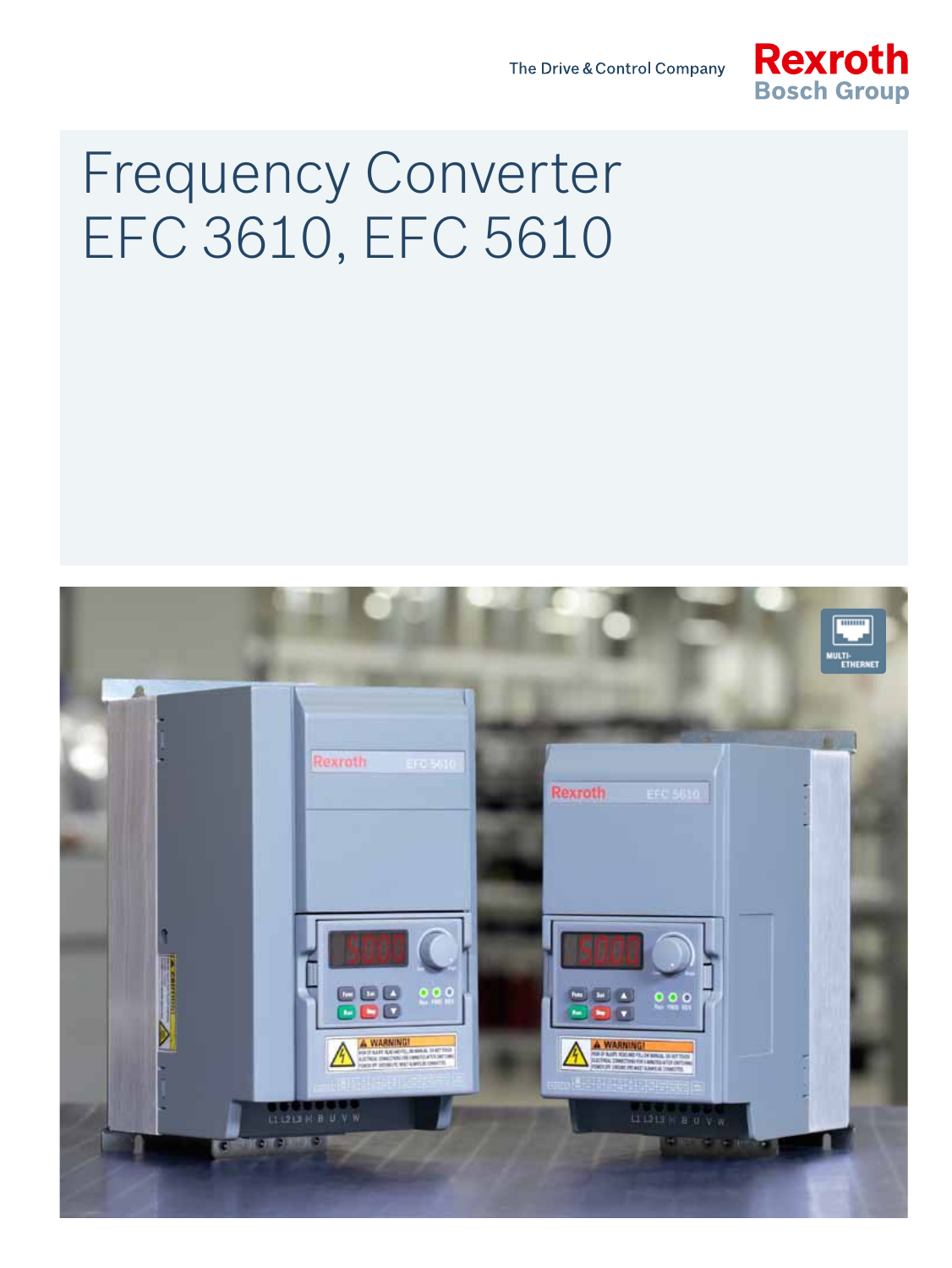### Using valuable energy responsibly

Rising energy costs and increasing demands for environmentally-friendly production pose major challenges to the industry and, in particular, mechanical engineering. End customers demand energy-efficient machines and equipment to significantly reduce operating costs and  $CO<sub>2</sub>$ emissions especially in the field of drive technology.

With the new EFC 3610 and EFC 5610 frequency converters, Rexroth offers both economical and easy-to-use solutions for a variety of applications in which valuable energy has to be used responsibly. Rexroth EFC 3610 and EFC 5610 frequency converters for electronic speed and torque control contribute significantly to the energy savings desired by your customers and also required politically.

Rexroth EFC 3610 is a universal, low-cost converter for reliable speed control and demand-oriented energy supply. Rexroth EFC 5610 offers a power range of up to 90 kW, an efficient vector control for an optimum torque curve and high starting torque.

Both series are designed with intelligent features such as expansion options through different I/O and fieldbus modules, a control panel with a parameter copy function or the standard integrated Modbus interface for networking.

The application in automation systems is made really easy thanks to the integrated filter and brake chopper (up to 22 kW) and analog inputs and outputs with switchover options between a current and voltage interface. Clever installation technology with plug-in terminals and installation on standard top-hat rails thereby saves valuable time.

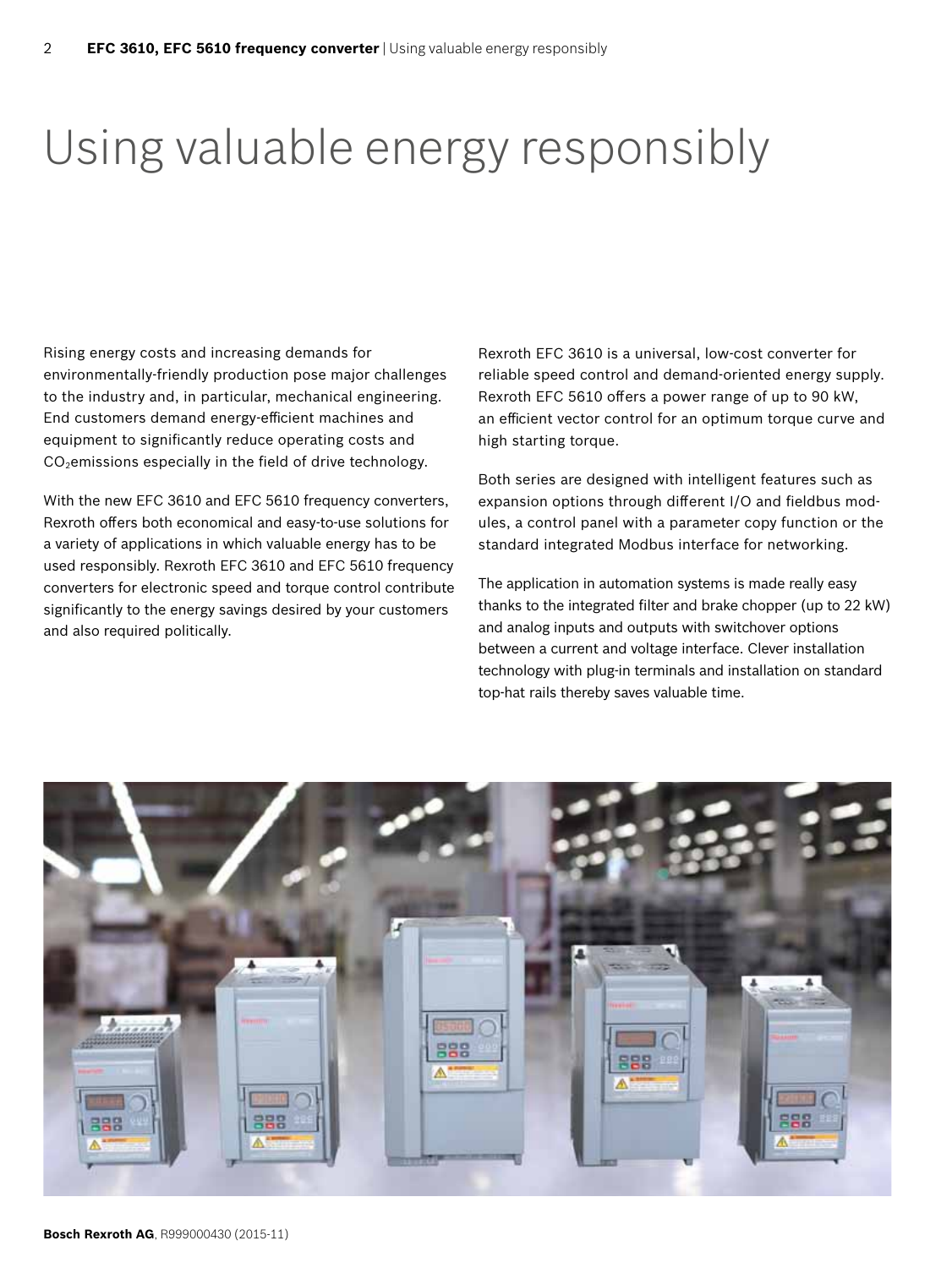### **Highlights**

- $\blacktriangleright$  Power range EFC 3610: 1 x AC 230 V 0.4 kW to 3 x AC 400 V 22 kW EFC 5610: 1 x AC 230 V 0.4 kW to 3 x AC 400 V 90 kW
- $\triangleright$  Use in HD (heavy duty) or ND (normal duty) mode
- $\triangleright$  Operate permanent magnet motors with EFC 5610
- $\triangleright$  Built-in brake chopper (up to 22 kW) and mains filter
- $\blacktriangleright$  Integrated control panel for quick and easy start-up
- $\blacktriangleright$  Expandability thanks to I/O and fieldbus modules
- $\triangleright$  Side-by-side mounting (up to 22 kW)
- $\blacktriangleright$  Flexible expandability, even with application-specific firmware (ASF)

### **The energy-efficient solution for almost all Typical applications industry segments**

EFC 3610, the energy-efficient solution for almost all industry segments:

- $\blacktriangleright$  Pumps, compressors
- $\blacktriangleright$  Ventilators, fans
- $\blacktriangleright$  Woodworking machines
- $\blacktriangleright$  Food and beverage manufacturing
- $\blacktriangleright$  Paper manufacturing and processing
- $\blacktriangleright$  Textile machines
- $\blacktriangleright$  Environmental and processing systems
- $\blacktriangleright$  Packaging machines



EFC 5610, the high-torque solution for special requirements:

- $\blacktriangleright$  Logistics and material transport, conveyors, roller tables
- **P** Processing systems: Mixers, agitators, centrifuges
- $\blacktriangleright$  Building material machinery
- $\blacktriangleright$  Building technology
- $\blacktriangleright$  Plastic production and processing machines
- $\blacktriangleright$  Machine tools











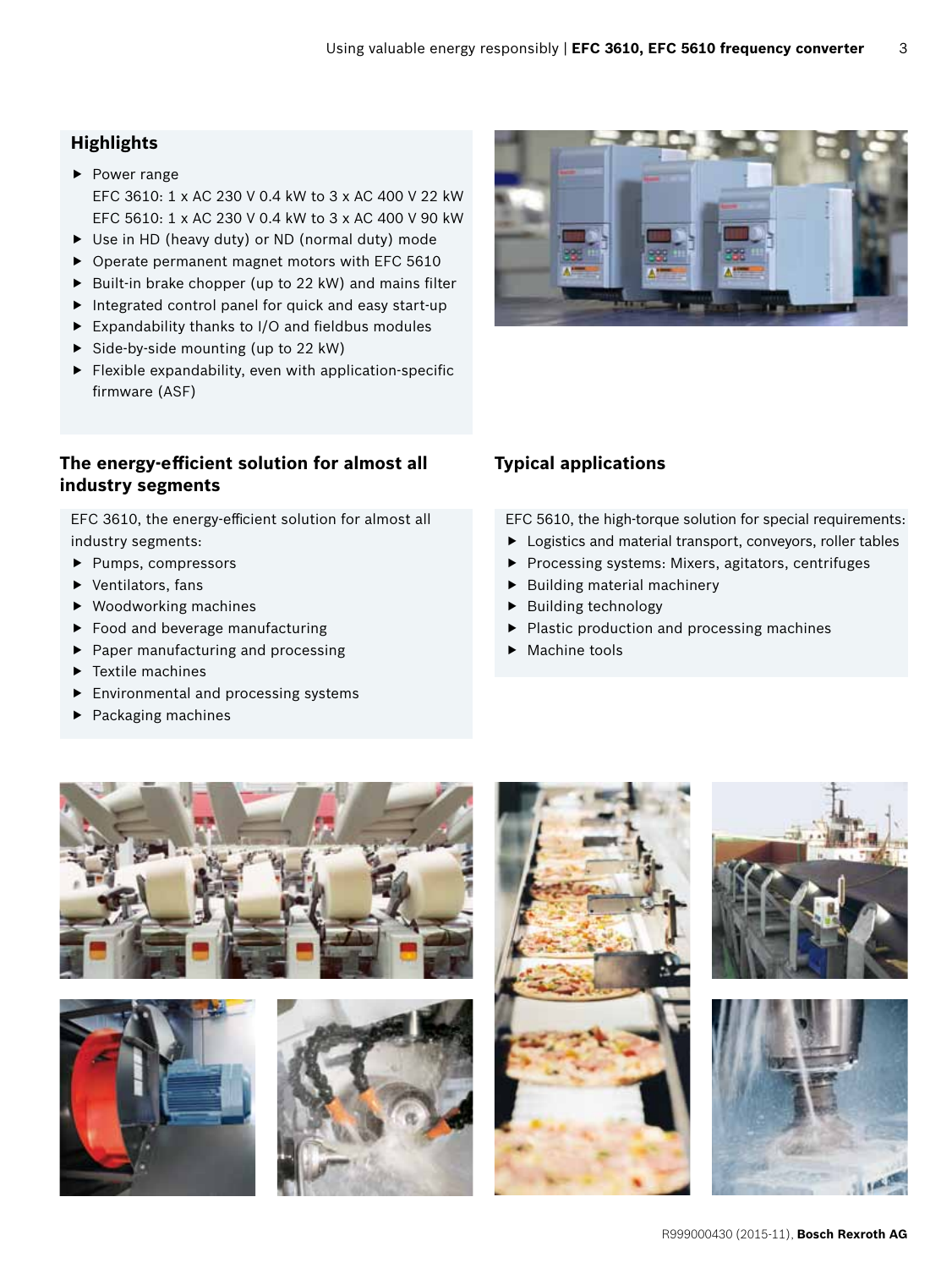### Perfect integration in a wide range of applications

Trouble-free assembly, simple to install and use: EFC 3610 and EFC 5610 frequency converters meet your engineering demands and the desires of your customers with respect to optimum handling as a whole and down to the smallest detail. They impress as intelligent, economical and compact solutions in a wide variety of applications: in pumps. compressors, fans, conveyors, packaging machines and much more.



#### **Intelligent features**

- $\blacktriangleright$  Detachable operator panel with memory function for fast parameter transfer
- $\blacktriangleright$  Integrated diagnostic LEDs for operating without an operating panel
- Potentiometer for command value
- $\blacktriangleright$  Analog inputs and outputs with switchover option between current and voltage
- $\triangleright$  Digital inputs and outputs for direct PLC coupling
- $\blacktriangleright$  Pulse-train input and output
- $\blacktriangleright$  Simple parameter input and harmonized parameters throughout the whole series
- $\triangleright$  Clear visualization with 5-digit 7-segment LED display or optional LCD display
- $\blacktriangleright$  Integrated sequence control (16 steps)
- Switchover option between 2 sets of parameters
- Integrated PID controller
- Pump operation with protective function in idle mode
- Bridge for short-term power failures
- Integrated energy counter



Function extension through optional module support for I/O and communication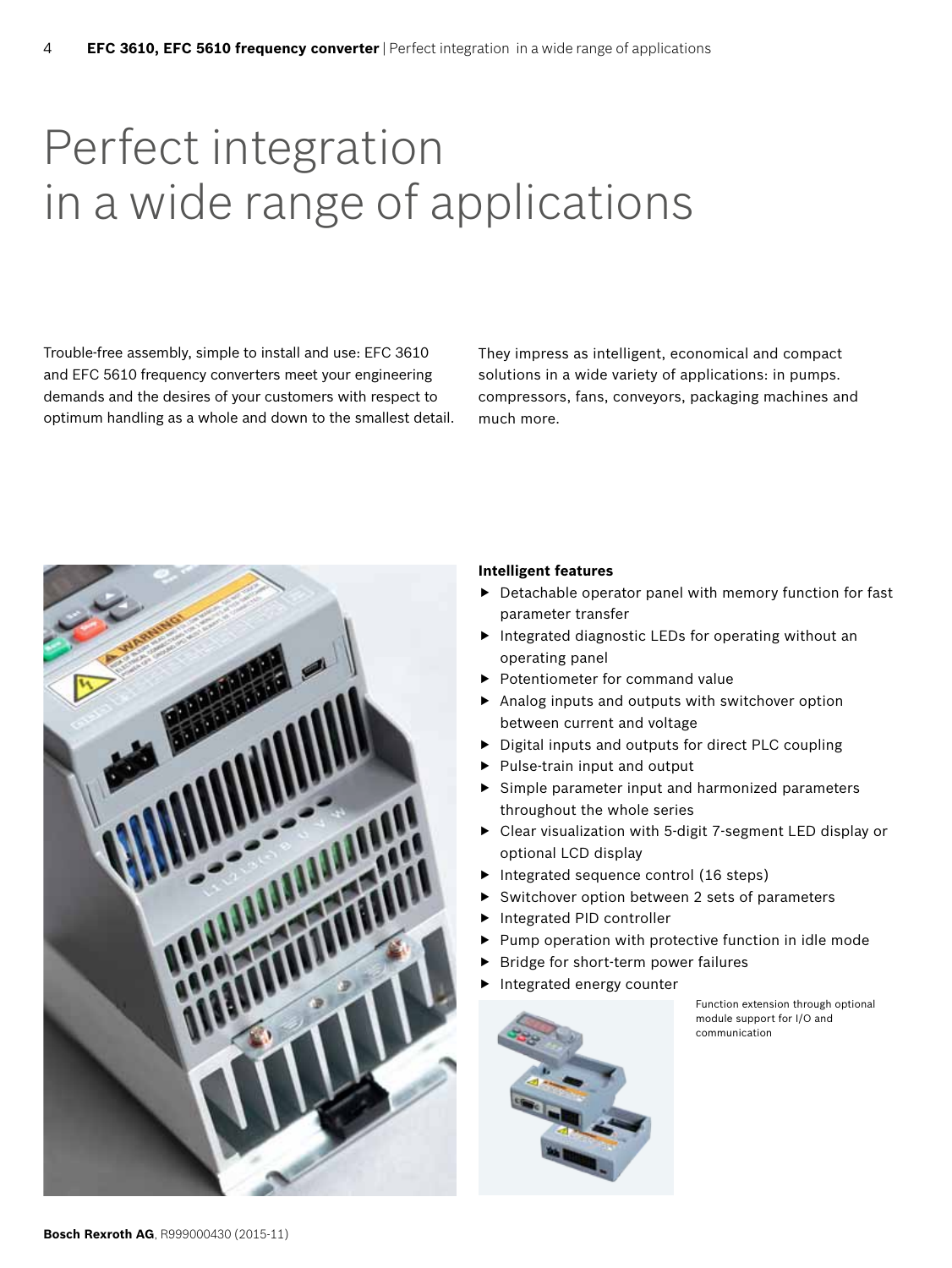#### **Perfect service**

- $\blacktriangleright$  Long-term availability of components
- $\blacktriangleright$  Fan replacement without tools (devices up to 0.75 kW do not have any fans at all)
- ▶ PCB varnish to protect against dirt and damage
- $\blacktriangleright$  Easy and fast device exchange
- $\blacktriangleright$  Fast worldwide delivery of spare parts
- $\blacktriangleright$  Worldwide repair and on-site service

#### **Electrical properties**

- Power supply:  $1 \times AC$  230 V or  $3 \times AC$  400 V
- Power range: 0.4 to 22 kW (EFC 3610)/90 kW (EFC 5610)
- $\blacktriangleright$  High overload capacity: heavy duty (HD) mode at 150% for 60 sec or normal duty (ND) mode at 120% for 60 sec
- ▶ Optimum start torque: EFC 5610 with 200% at 0.5 Hz
- $\blacktriangleright$  Motor temperature monitoring

#### **Mechanical properties**

- $\blacktriangleright$  Space-saving installation due to compact design
- $\blacktriangleright$  Easy top-hat rail installation up to 7.5 kW and mounting holes for easy device mounting
- $\blacktriangleright$  Any arrangement possible thanks to side-by-side mounting up to 22 kW
- $\blacktriangleright$  Easy wiring thanks to pluggable connection terminals for the I/O connections
- $\triangleright$  Shield plate for optimum EMC properties (option)

#### **Advantages at a glance**

- $\blacktriangleright$  Expanded power range from 5.5 kW and use with HD (heavy duty)/ND (normal duty) configuration
- $\blacktriangleright$  Significant energy savings and longer engine life through freely definable V/f curve and optimal torque control
- $\blacktriangleright$  EFC 5610 with efficient vector control for optimum torque curve
- $\blacktriangleright$  Maximized energy efficiency and minimal engine noises through the option of using permanent magnet motors and an infinitely adjustable pulse frequency
- $\blacktriangleright$  No external components thanks to the built-in brake chopper (up to 22 kW) and built-in mains filter (EN61800-3 C3)
- $\blacktriangleright$  Fast start-up with the integrated operating panel
- Save space with side-by-side mounting up to 22 kW
- $\blacktriangleright$  Extreme connectivity thanks to multi-Ethernet interface (sercos, PROFINET, EtherCAT, EtherNet/IP and Modbus/TCP)



Detachable operator panel with memory function for fast parameter transfer



Easy installation on TS35 (EN 50022) top-hat rails for devices up to 7.5 kW

- $\blacktriangleright$  Easy installation thanks to pluggable I/O connection terminals
- $\blacktriangleright$  Flexible use with various I/O and fieldbus option modules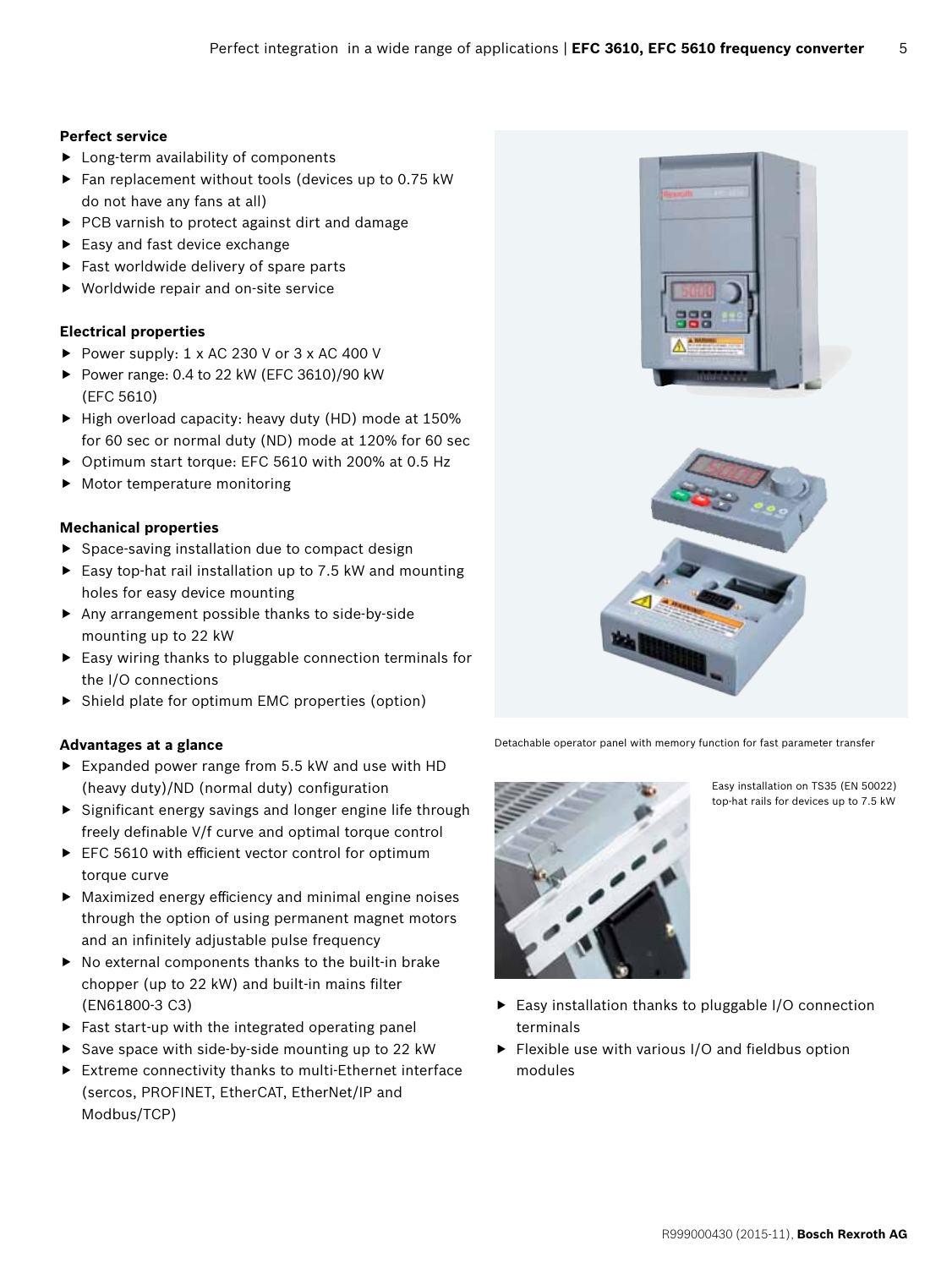### Optimal easy-to-use handling

Rexroth technology stands for easy installation and applicability. Thus the integrated control panel is everything that is needed for fast start-up and simple operation. Without a PC or an additional programming device, start-up really is easy. The copy function of the operator panel can be used to configure several frequency converters with the same or similar parameters.

Simply user-friendly: All parameter values are entered with robust keys. The 5-digit LED display clearly and precisely visualizes all operating variables. The documentation takes you step by step through the parameterization and explains the menu structure.

You can use the integrated mini-USB programming interface to simply back up, archive and restore parameters with any PC.



**The user panel: Inputs, functions and displays 7-segment LED display ▶ Output frequency** Status LED ▶ FWD: motor rotates forward

**Potentiometer** ▶ Command value **Arrow keys** ▶ Select parameter values

- 
- Parameter values
- Error codes
- 
- REV: motor rotates backwards
- Run: operating mode
- **Function key** ▶ One menu level higher
- **Run button** ▶ Start the connected motor
	-
	-
- Change parameter values **Stop button** ▶ Stop the connected motor
	- Error reset
- **Set button** ▶ Confirm the entered values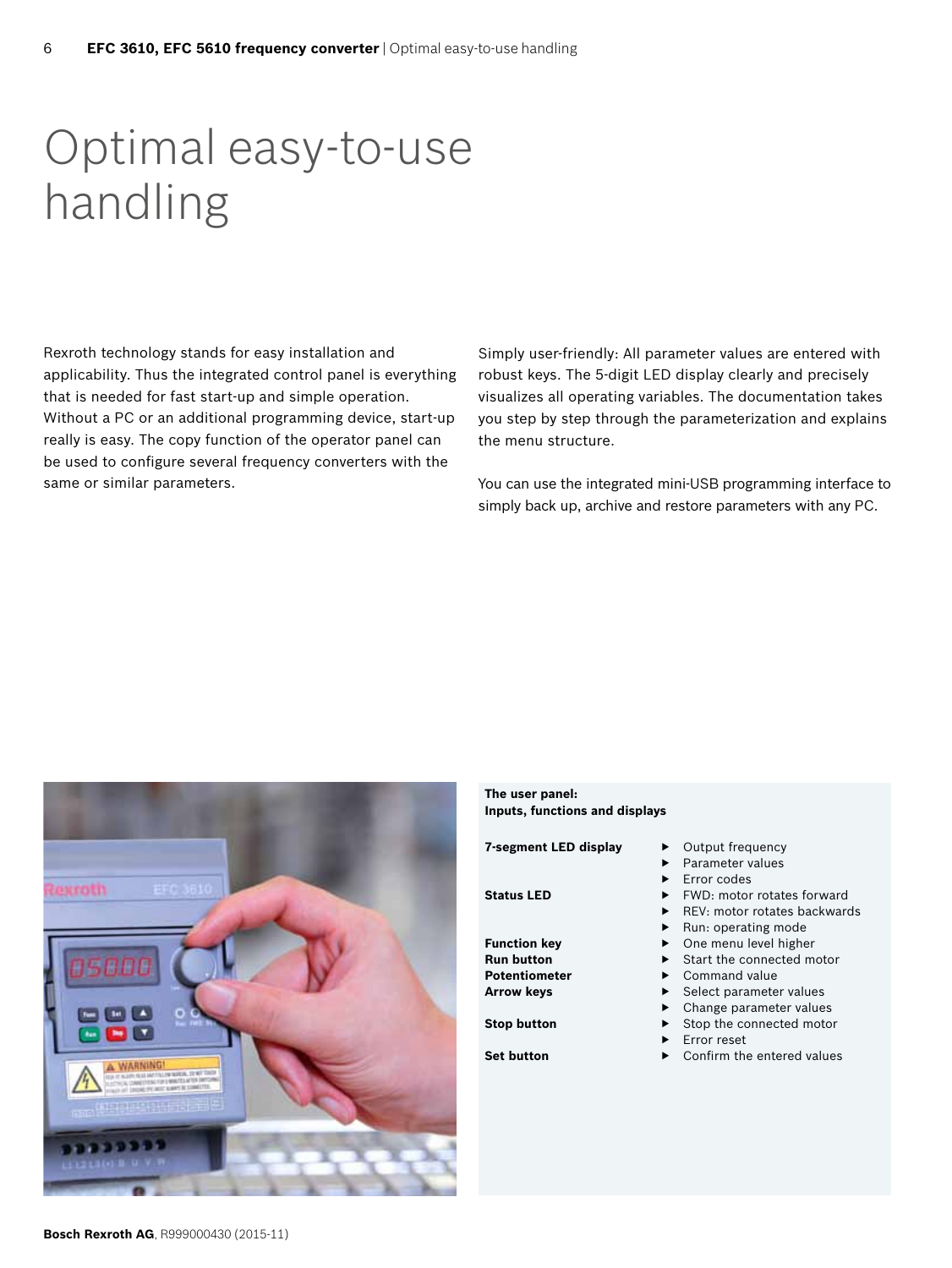### Technical data

#### **Performance data**

| <b>Type</b>                         | <b>Heavy duty</b>               |                     |                                 | <b>Normal duty</b>       |  |  |  |
|-------------------------------------|---------------------------------|---------------------|---------------------------------|--------------------------|--|--|--|
| (1P 200-240 V AC ±10%)              | <b>Rated continuous current</b> | <b>Motor rating</b> | <b>Rated continuous current</b> | <b>Motor rating</b>      |  |  |  |
|                                     | А                               | kW                  | А                               | kW                       |  |  |  |
| EFC3610-0K40-1P2-/EFC5610-0K40-1P2- | 2.4                             | 0.4                 | $\overline{\phantom{0}}$        | -                        |  |  |  |
| EFC3610-0K75-1P2-/EFC5610-0K75-1P2- | 4.1                             | 0.75                | -                               | -                        |  |  |  |
| EFC3610-1K50-1P2-/EFC5610-1K50-1P2- | 7.3                             | 1.5                 | $\overline{\phantom{0}}$        | -                        |  |  |  |
| EFC3610-2K20-1P2-/EFC5610-2K20-1P2- | 10.1                            | 2.2                 | $\overline{\phantom{0}}$        | -                        |  |  |  |
| (3P 380-480 V AC -15%/+10%)         | <b>Rated continuous current</b> | <b>Motor rating</b> | <b>Rated continuous current</b> | <b>Motor rating</b>      |  |  |  |
|                                     | А                               | kW                  | A                               | kW                       |  |  |  |
| EFC3610-0K40-3P4-/EFC5610-0K40-3P4- | 1.3                             | 0.4                 | -                               | -                        |  |  |  |
| EFC3610-0K75-3P4-/EFC5610-0K75-3P4- | 2.3                             | 0.75                | $\overline{\phantom{0}}$        | $\overline{\phantom{0}}$ |  |  |  |
| EFC3610-1K50-3P4-/EFC5610-1K50-3P4- | 4.0                             | 1.5                 | $\overline{\phantom{0}}$        | -                        |  |  |  |
| EFC3610-2K20-3P4-/EFC5610-2K20-3P4- | 5.6                             | 2.2                 | -                               | $\qquad \qquad -$        |  |  |  |
| EFC3610-3K00-3P4-/EFC5610-3K00-3P4- | 7.4                             | 3.0                 | ÷,                              | $\overline{\phantom{0}}$ |  |  |  |
| EFC3610-4K00-3P4-/EFC5610-4K00-3P4- | 9.7                             | 4.0                 | ÷,                              | $\qquad \qquad -$        |  |  |  |
| EFC3610-5K50-3P4-/EFC5610-5K50-3P4- | 12.7                            | 5.5                 | 16.8                            | 7.5                      |  |  |  |
| EFC3610-7K50-3P4-/EFC5610-7K50-3P4- | 16.8                            | 7.5                 | 24.3                            | 11.0                     |  |  |  |
| EFC3610-11K0-3P4-/EFC5610-11K0-3P4- | 24.3                            | 11.0                | 32.4                            | 15.0                     |  |  |  |
| EFC3610-15K0-3P4-/EFC5610-15K0-3P4- | 32.4                            | 15.0                | 39.2                            | 18.5                     |  |  |  |
| EFC3610-18K5-3P4-/EFC5610-18K5-3P4- | 39.2                            | 18.5                | 45.0                            | 22.0                     |  |  |  |
| EFC3610-22K0-3P4-/EFC5610-22K0-3P4- | 45.0                            | 22.0                | 60.8                            | 30.0                     |  |  |  |
| EFC5610-30K0-3P4-                   | 60.8                            | 30.0                | 73.7                            | 37.0                     |  |  |  |
| EFC5610-37K0-3P4-                   | 73.7                            | 37.0                | 89.1                            | 45.0                     |  |  |  |
| EFC5610-45K0-3P4-                   | 89.0                            | 45.0                | 108.0                           | 55.0                     |  |  |  |
| EFC5610-55K0-3P4-                   | 108.0                           | 55.0                | 147.0                           | 75.0                     |  |  |  |
| EFC5610-75K0-3P4-                   | 147.0                           | 75.0                | 176.0                           | 90.0                     |  |  |  |
| EFC5610-90K0-3P4-                   | 176.0                           | 90.0                | 212.0                           | 110.0                    |  |  |  |

| <b>Type</b>         |    | <b>EFC 3610/EFC 5610</b>                                           |  |
|---------------------|----|--------------------------------------------------------------------|--|
| Mains voltage       |    | 1 AC 200-240 V (-10%/+10%)/3 AC 380-480 (-15%/+10%)                |  |
| Mains frequency     | Hz | $50 - 60$ ( $\pm$ 5%)                                              |  |
| Rated motor voltage |    | 3-phase, 0  mains voltage                                          |  |
| Output voltage      |    | 0  mains voltage                                                   |  |
| Output frequency    | Hz | $0 - 400$                                                          |  |
| Overload capacity   |    | HD mode: 150% for 60 sec, 200% for 1 sec; ND mode: 120% for 60 sec |  |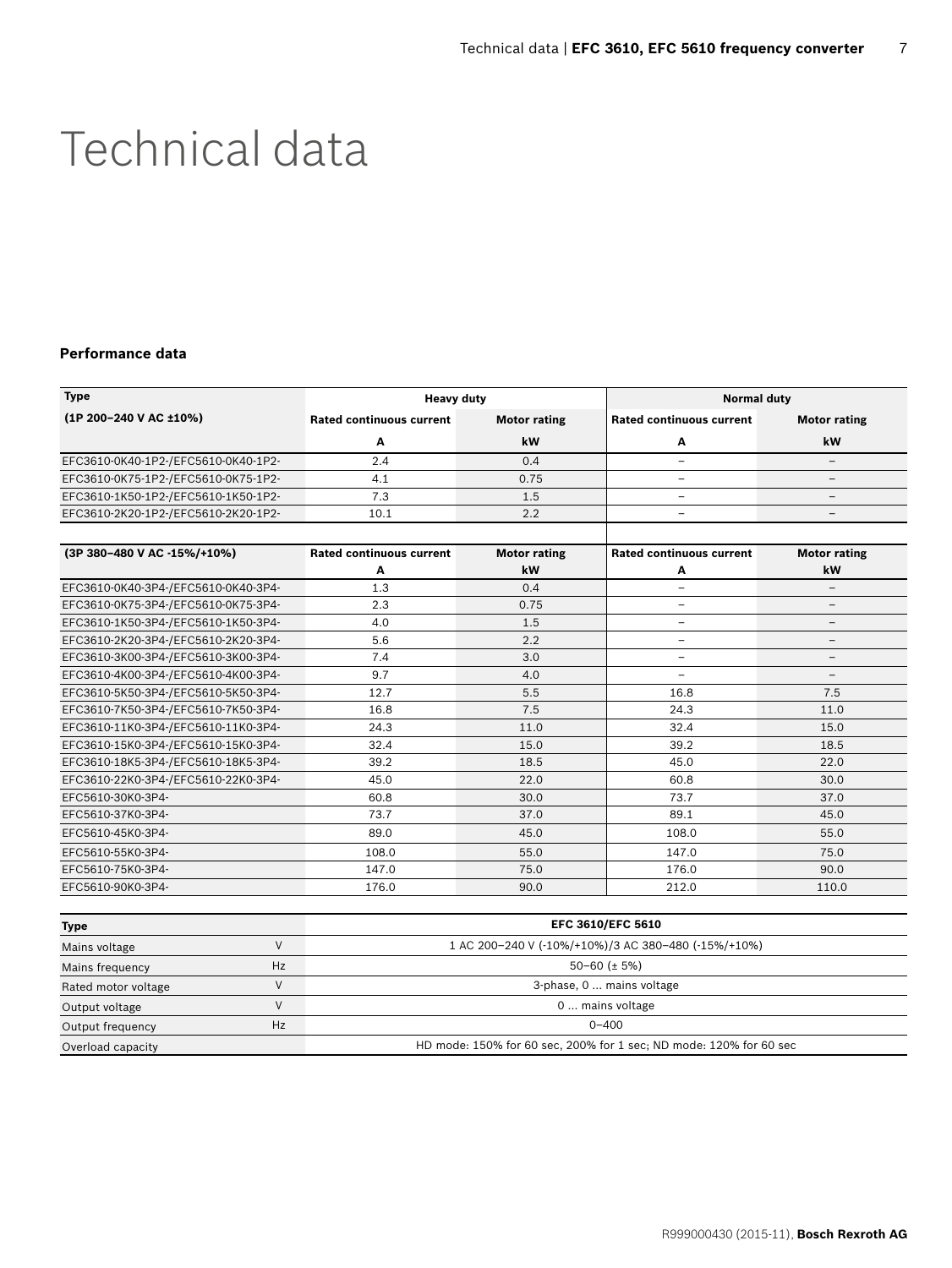| Type                                        |                     |   | <b>EFC 3610</b>                                                           | <b>EFC 5610</b>                        |  |  |  |
|---------------------------------------------|---------------------|---|---------------------------------------------------------------------------|----------------------------------------|--|--|--|
| <b>Functions</b>                            |                     |   |                                                                           |                                        |  |  |  |
| Control technology                          |                     |   | V/f                                                                       | V/f or SVC (sensorless vector control) |  |  |  |
| Pulse width modulation (PWM) for converters |                     |   | 1-15 kHz, adjustable in 1 kHz increments                                  |                                        |  |  |  |
| with 0.4-18.5 kW                            |                     |   |                                                                           |                                        |  |  |  |
| Speed control range                         |                     |   | 1:50                                                                      | 1:200                                  |  |  |  |
| Start-up torque                             | V/f                 |   | 100% at 1.5 Hz; 150% at 3 Hz                                              |                                        |  |  |  |
|                                             | <b>SVC</b>          |   | Not available                                                             | 200% at 0.5 Hz                         |  |  |  |
| Frequency resolution                        | Analog              |   | 1/1000 of output frequency                                                |                                        |  |  |  |
|                                             | Digital             |   | 0.01 Hz                                                                   |                                        |  |  |  |
| Frequency setting                           | Analog              |   | 0.4%                                                                      |                                        |  |  |  |
| tolerance                                   | Digital             |   | 0.04%                                                                     |                                        |  |  |  |
| V/f curve                                   |                     |   | Linear, quadratic, can be set as desired                                  |                                        |  |  |  |
| Ramps for acceleration and braking          |                     |   | Linear, S curve                                                           |                                        |  |  |  |
| DC disc brake                               | Start frequency     |   | 0-50 Hz                                                                   |                                        |  |  |  |
|                                             | <b>Braking time</b> |   | $0-10$ sec                                                                |                                        |  |  |  |
| Automatic PWM frequency adjustment          |                     |   | Load-dependent PWM frequency adjustment                                   |                                        |  |  |  |
| Integrated control                          |                     |   | Integrated sequential circuit                                             |                                        |  |  |  |
| Controller                                  |                     |   | PI                                                                        |                                        |  |  |  |
| Bus systems                                 |                     |   | On-board: Modbus                                                          |                                        |  |  |  |
|                                             |                     |   | Ext. options: PROFIBUS, CANopen, multi-Ethernet                           |                                        |  |  |  |
| No. 24 V DC digital inputs                  |                     |   | 5 (one 50 kHz pulse train)                                                |                                        |  |  |  |
| No. 24 V DC/50 mA digital outputs           |                     |   | 1 (32 kHz pulse train)                                                    |                                        |  |  |  |
| No. 230 V AC/30 V DC/3 A relay outputs      |                     |   | $\mathbf{1}$                                                              |                                        |  |  |  |
| No. 0-10 V or 0-20 mA analog inputs         |                     |   | 2                                                                         |                                        |  |  |  |
| No. 0-10 V or 0-20 mA analog outputs        |                     |   | $\mathbf{1}$                                                              |                                        |  |  |  |
| Display                                     |                     |   | Dust cover with 5 diagnostic LEDs; 5-digit LED (optional); LCD (optional) |                                        |  |  |  |
| <b>Status LED</b>                           |                     |   | Rotational direction and operating state                                  |                                        |  |  |  |
| <b>Brake</b>                                |                     |   |                                                                           |                                        |  |  |  |
| Brake chopper                               |                     |   | Internal up to 22 kW                                                      |                                        |  |  |  |
| Brake resistor                              |                     |   | External                                                                  |                                        |  |  |  |
| Motor cable length                          |                     |   |                                                                           |                                        |  |  |  |
| Internal C3 filter                          | $0.4 - 4$ kW        | m | 15                                                                        |                                        |  |  |  |
|                                             | $5.5 - 22$ kW       | m | 30                                                                        |                                        |  |  |  |
|                                             | 30-90 kW            | m | 50                                                                        |                                        |  |  |  |
| External C3 filter                          | $0.4 - 4$ kW        | m | 30                                                                        |                                        |  |  |  |
|                                             | $5.5 - 22$ kW       | m | 50                                                                        |                                        |  |  |  |
| 30-90 kW<br>m                               |                     |   | 100                                                                       |                                        |  |  |  |
| <b>Ambient conditions</b>                   |                     |   |                                                                           |                                        |  |  |  |
| Ambient temperature (in operation)          |                     |   | -10 °C-45 °C (1.5% output power derating per 1° from 45 °C-55 °C)         |                                        |  |  |  |
| Max. operating elevation                    |                     |   | Derating at 1,000 m or higher (1% of output power per 100 m)              |                                        |  |  |  |
| Relative humidity                           |                     |   | < 90% (no condensation)                                                   |                                        |  |  |  |
| IP rating                                   |                     |   | <b>IP20</b>                                                               |                                        |  |  |  |
| Certifications<br>CE, cUL, Gost R, RCM      |                     |   |                                                                           |                                        |  |  |  |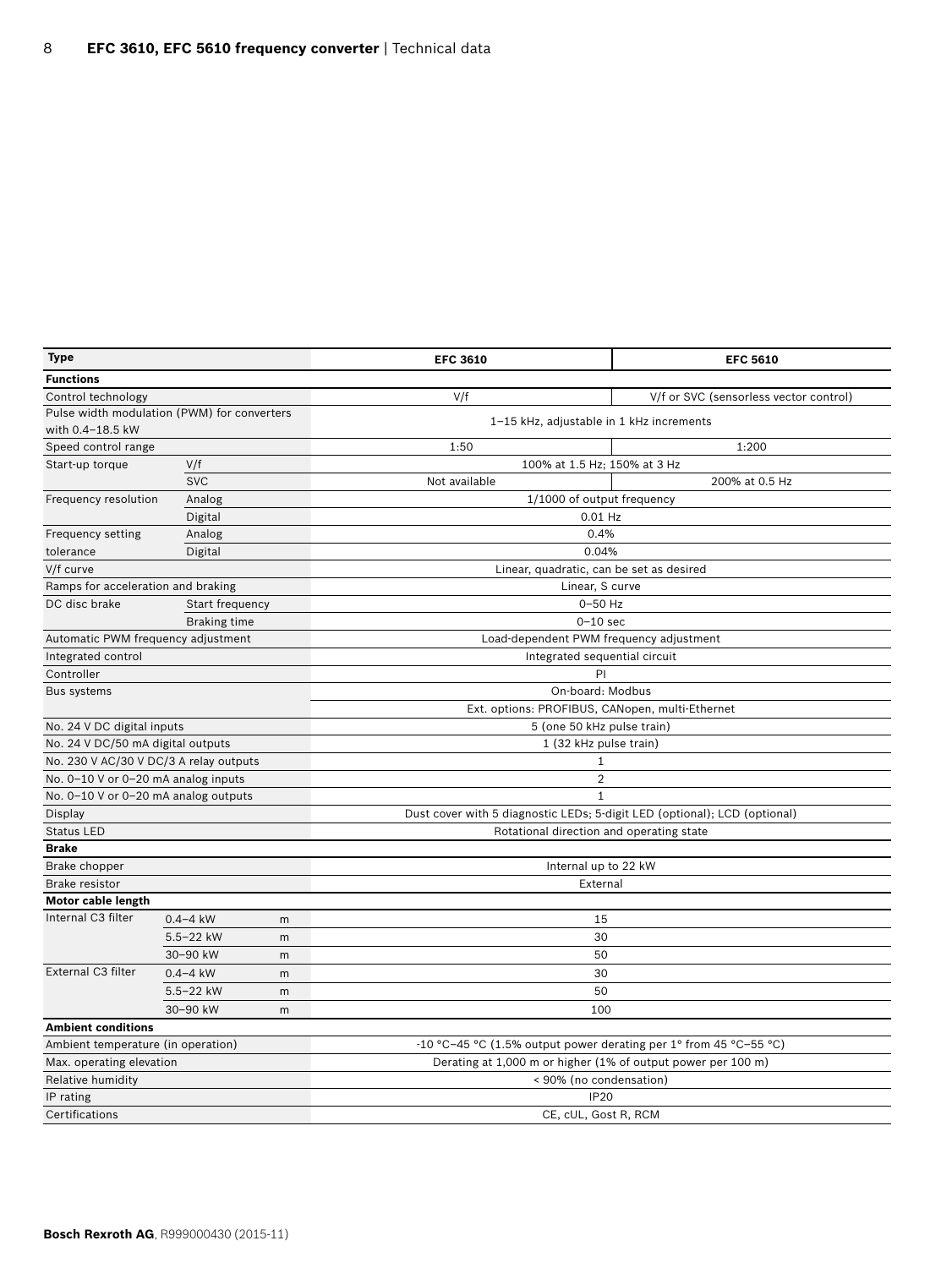### Device dimensions



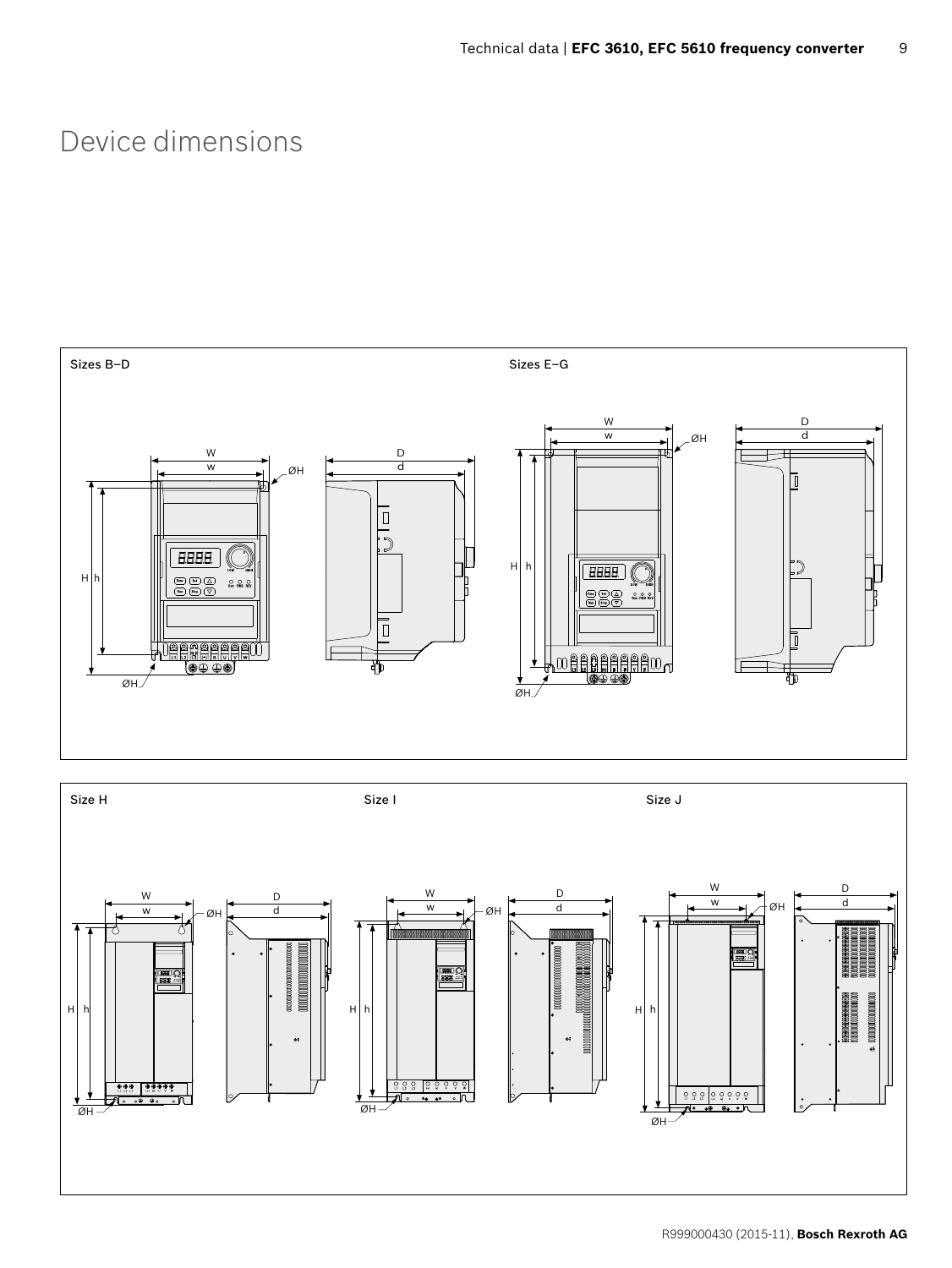| <b>Size</b>  | <b>Dimensions [mm]</b><br><b>Type</b> |     |     |     | Mass [kg] |     |     |                |      |
|--------------|---------------------------------------|-----|-----|-----|-----------|-----|-----|----------------|------|
|              | (1P 200-240 V AC ±10%)                | W   | w   | н   | h         | D   | d   | ØH             |      |
| B            | EFC3610-0K40-1P2-/EFC5610-0K40-1P2-   | 95  | 66  | 166 | 156       | 167 | 159 | 4.5            | 1.5  |
| B            | EFC3610-0K75-1P2-/EFC5610-0K75-1P2-   | 95  | 66  | 166 | 156       | 167 | 159 | 4.5            | 1.5  |
| C            | EFC3610-1K50-1P2-/EFC5610-1K50-1P2-   | 95  | 66  | 206 | 196       | 170 | 162 | 4.5            | 1.9  |
| D            | EFC3610-2K20-1P2-/EFC5610-2K20-1P2-   | 120 | 80  | 231 | 221       | 175 | 167 | 4.5            | 2.6  |
|              |                                       |     |     |     |           |     |     |                |      |
|              | (3P 380-480 V AC -15%/+10%)           | W   | w   | н   | h         | D   | d   | ØH             |      |
| B            | EFC3610-0K40-3P4-/EFC5610-0K40-3P4-   | 95  | 66  | 166 | 156       | 167 | 159 | 4.5            | 1.5  |
| B            | EFC3610-0K75-3P4-/EFC5610-0K75-3P4-   | 95  | 66  | 166 | 156       | 167 | 159 | 4.5            | 1.5  |
| $\mathsf{C}$ | EFC3610-1K50-3P4-/EFC5610-1K50-3P4-   | 95  | 66  | 206 | 196       | 170 | 162 | 4.5            | 1.9  |
| C            | EFC3610-2K20-3P4-/EFC5610-2K20-3P4-   | 95  | 66  | 206 | 196       | 170 | 162 | 4.5            | 1.9  |
| D            | EFC3610-3K00-3P4-/EFC5610-3K00-3P4-   | 120 | 80  | 231 | 221       | 175 | 167 | 4.5            | 2.6  |
| D            | EFC3610-4K00-3P4-/EFC5610-4K00-3P4-   | 120 | 80  | 231 | 221       | 175 | 167 | 4.5            | 2.6  |
| E            | EFC3610-5K50-3P4-/EFC5610-5K50-3P4-   | 130 | 106 | 243 | 228       | 233 | 225 | 6.5            | 3.9  |
| E            | EFC3610-7K50-3P4-/EFC5610-7K50-3P4-   | 130 | 106 | 243 | 228       | 233 | 225 | 6.5            | 4.3  |
| F            | EFC3610-11K0-3P4-/EFC5610-11K0-3P4-   | 150 | 125 | 283 | 265       | 233 | 225 | 6.5            | 5.7  |
| E            | EFC3610-15K0-3P4-/EFC5610-15K0-3P4-   | 150 | 125 | 283 | 265       | 233 | 225 | 6.5            | 6.4  |
| G            | EFC3610-18K5-3P4-/EFC5610-18K5-3P4-   | 165 | 140 | 313 | 295       | 241 | 233 | 6.5            | 8    |
| G            | EFC3610-22K0-3P4-/EFC5610-22K0-3P4-   | 165 | 140 | 313 | 295       | 241 | 233 | 6.5            | 8.8  |
| H            | EFC5610-30K0-3P4-                     | 250 | 200 | 510 | 492       | 272 | 264 | $\overline{7}$ | 28.0 |
| Η            | EFC5610-37K0-3P4-                     | 250 | 200 | 510 | 492       | 272 | 264 | $\overline{7}$ | 29.0 |
|              | EFC5610-45K0-3P4-                     | 265 | 200 | 610 | 580       | 314 | 306 | 11             | 43.0 |
|              | EFC5610-55K0-3P4-                     | 265 | 200 | 610 | 580       | 314 | 306 | 11             | 44.0 |
| J            | EFC5610-75K0-3P4-                     | 325 | 200 | 750 | 717       | 342 | 334 | 11             | 52.0 |
| J            | EFC5610-90K0-3P4-                     | 325 | 200 | 750 | 717       | 342 | 334 | 11             | 60.0 |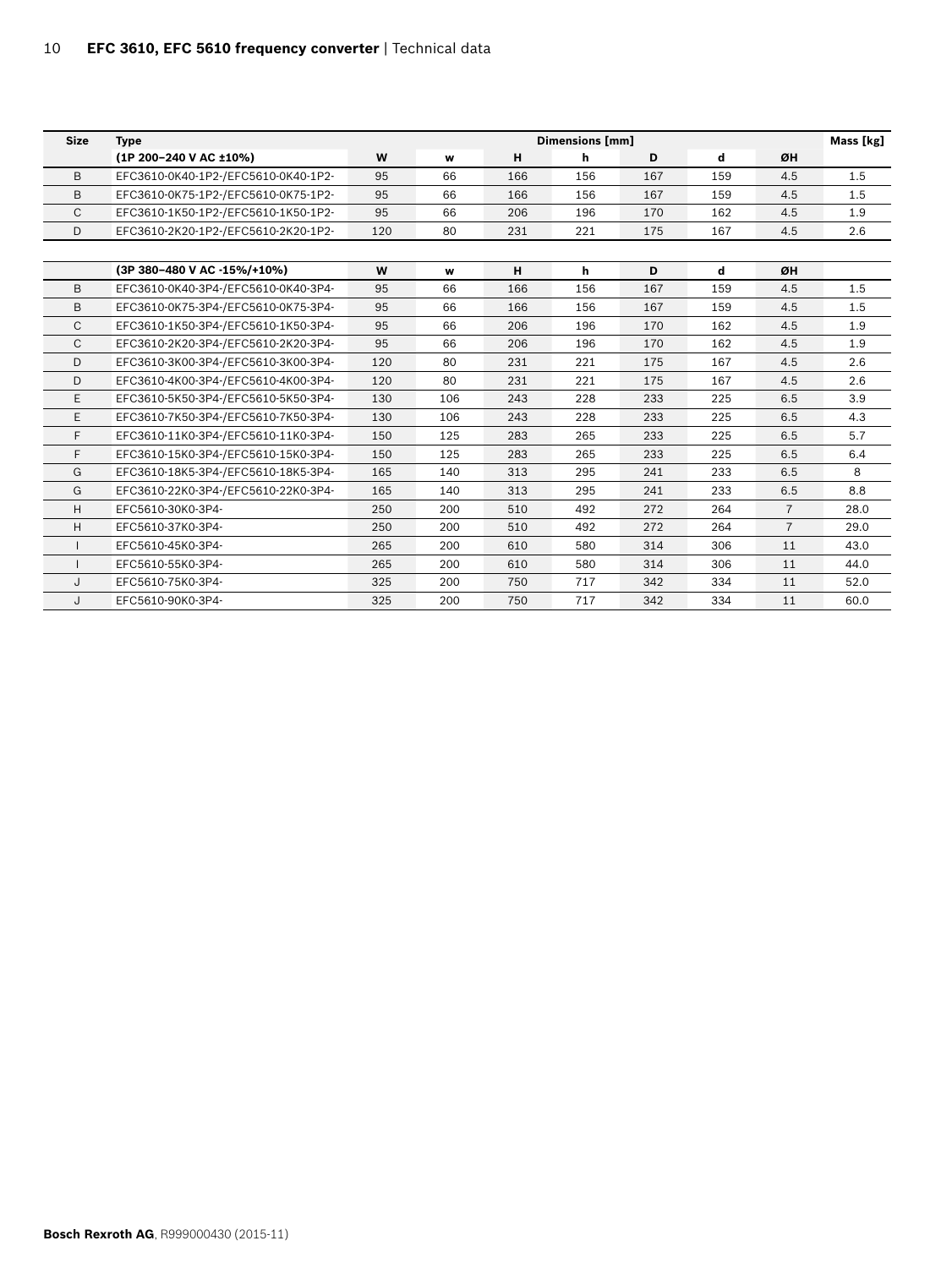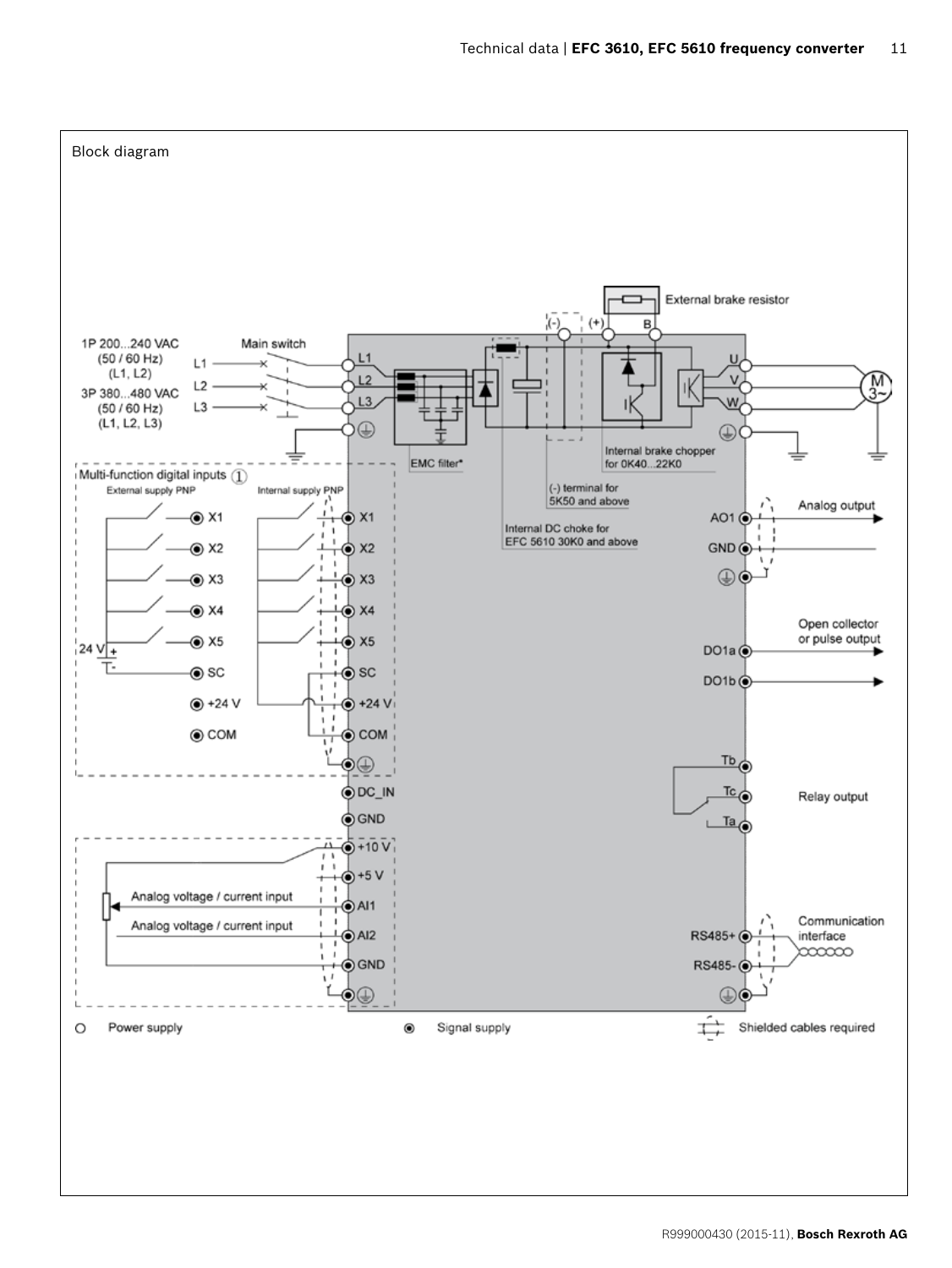## Ordering information



Type code Frequency converter EFC 3610/EFC 5610

#### **EFC 3610 ordering information**

| <b>Description</b>                                              | <b>Type code</b>                   | <b>Material number</b> |
|-----------------------------------------------------------------|------------------------------------|------------------------|
| EFC 3610 0.4 kW, 1 AC 200-240 V, 50/60 Hz, 2.4 A, LED display   | EFC3610-0K40-1P2-MDA-7P-NNNNN-NNNN | R912005713             |
| EFC 3610 0.75 kW, 1 AC 200-240 V, 50/60 Hz, 4.1 A, LED display  | EFC3610-0K75-1P2-MDA-7P-NNNNN-NNNN | R912005714             |
| EFC 3610 1.5 kW, 1 AC 200-240 V, 50/60 Hz, 7.3 A, LED display   | EFC3610-1K50-1P2-MDA-7P-NNNNN-NNNN | R912005715             |
| EFC 3610 2.2 kW, 1 AC 200-240 V, 50/60 Hz, 10.1 A, LED display  | EFC3610-2K20-1P2-MDA-7P-NNNNN-NNNN | R912005716             |
| EFC 3610 0.4 kW, 3 AC 380-480 V, 50/60 Hz, 1.3 A, LED display   | EFC3610-0K40-3P4-MDA-7P-NNNNN-NNNN | R912005717             |
| EFC 3610 0.75 kW, 3 AC 380-480 V, 50/60 Hz, 2.3 A, LED display  | EFC3610-0K75-3P4-MDA-7P-NNNNN-NNNN | R912005718             |
| EFC 3610 1.5 kW, 3 AC 380-480 V, 50/60 Hz, 4.0 A, LED display   | EFC3610-1K50-3P4-MDA-7P-NNNNN-NNNN | R912005719             |
| EFC 3610 2.2 kW, 3 AC 380-480 V, 50/60 Hz, 5.6 A, LED display   | EFC3610-2K20-3P4-MDA-7P-NNNNN-NNNN | R912005720             |
| EFC 3610 3.0 kW, 3 AC 380-480 V, 50/60 Hz, 7.4 A, LED display   | EFC3610-3K00-3P4-MDA-7P-NNNNN-NNNN | R912005721             |
| EFC 3610 4.0 kW, 3 AC 380-480 V, 50/60 Hz, 9.7 A, LED display   | EFC3610-4K00-3P4-MDA-7P-NNNNN-NNNN | R912005722             |
| EFC 3610 5.5 kW, 3 AC 380-480 V, 50/60 Hz, 12.7 A, LED display  | EFC3610-5K50-3P4-MDA-7P-NNNNN-NNNN | R912005091             |
| EFC 3610 7.5 kW, 3 AC 380-480 V, 50/60 Hz, 16.8 A, LED display  | EFC3610-7K50-3P4-MDA-7P-NNNNN-NNNN | R912005092             |
| EFC 3610 11 kW, 3 AC 380-480 V, 50/60 Hz, 24.3 A, LED display   | EFC3610-11K0-3P4-MDA-7P-NNNNN-NNNN | R912005093             |
| EFC 3610 15 kW, 3 AC 380-480 V, 50/60 Hz, 32.4 A, LED display   | EFC3610-15K0-3P4-MDA-7P-NNNNN-NNNN | R912005094             |
| EFC 3610 18.5 kW, 3 AC 380-480 V, 50/60 Hz, 39.2 A, LED display | EFC3610-18K5-3P4-MDA-7P-NNNNN-NNNN | R912005723             |
| EFC 3610 22.0 kW, 3 AC 380-480 V, 50/60 Hz, 45.2 A, LED display | EFC3610-22K0-3P4-MDA-7P-NNNNN-NNNN | R912006279             |
| EFC 3610 0.4 kW, 1 AC 200-240 V, 50/60 Hz, 2.4 A, dust cover    | EFC3610-0K40-1P2-MDA-NN-NNNNN-NNNN | R912005698             |
| EFC 3610 0.75 kW, 1 AC 200-240 V, 50/60 Hz, 4.1 A, dust cover   | EFC3610-0K75-1P2-MDA-NN-NNNNN-NNNN | R912005699             |
| EFC 3610 1.5 kW, 1 AC 200-240 V, 50/60 Hz, 7.3 A, dust cover    | EFC3610-1K50-1P2-MDA-NN-NNNNN-NNNN | R912005700             |
| EFC 3610 2.2 kW, 1 AC 200-240 V, 50/60 Hz, 10.1 A, dust cover   | EFC3610-2K20-1P2-MDA-NN-NNNNN-NNNN | R912005701             |
| EFC 3610 0.4 kW, 3 AC 380-480 V, 50/60 Hz, 1.3 A, dust cover    | EFC3610-0K40-3P4-MDA-NN-NNNNN-NNNN | R912005702             |
| EFC 3610 0.75 kW, 3 AC 380-480 V, 50/60 Hz, 2.3 A, dust cover   | EFC3610-0K75-3P4-MDA-NN-NNNNN-NNNN | R912005703             |
| EFC 3610 1.5 kW, 3 AC 380-480 V, 50/60 Hz, 4.0 A, dust cover    | EFC3610-1K50-3P4-MDA-NN-NNNNN-NNNN | R912005704             |
| EFC 3610 2.2 kW, 3 AC 380-480 V, 50/60 Hz, 5.6 A, dust cover    | EFC3610-2K20-3P4-MDA-NN-NNNNN-NNNN | R912005705             |
| EFC 3610 3.0 kW, 3 AC 380-480 V, 50/60 Hz, 7.4 A, dust cover    | EFC3610-3K00-3P4-MDA-NN-NNNNN-NNNN | R912005706             |
| EFC 3610 4.0 kW, 3 AC 380-480 V, 50/60 Hz, 9.7 A, dust cover    | EFC3610-4K00-3P4-MDA-NN-NNNNN-NNNN | R912005707             |
| EFC 3610 5.5 kW, 3 AC 380-480 V, 50/60 Hz, 12.7 A, dust cover   | EFC3610-5K50-3P4-MDA-NN-NNNNN-NNNN | R912005708             |
| EFC 3610 7.5 kW, 3 AC 380-480 V, 50/60 Hz, 16.8 A, dust cover   | EFC3610-7K50-3P4-MDA-NN-NNNNN-NNNN | R912005709             |
| EFC 3610 11 kW, 3 AC 380-480 V, 50/60 Hz, 24.3 A, dust cover    | EFC3610-11K0-3P4-MDA-NN-NNNNN-NNNN | R912005710             |
| EFC 3610 15 kW, 3 AC 380-480 V, 50/60 Hz, 32.4 A, dust cover    | EFC3610-15K0-3P4-MDA-NN-NNNNN-NNNN | R912005711             |
| EFC 3610 18.5 kW, 3 AC 380-480 V, 50/60 Hz, 39.2 A, dust cover  | EFC3610-18K5-3P4-MDA-NN-NNNNN-NNNN | R912005712             |
| EFC 3610 22.0 kW, 3 AC 380-480 V, 50/60 Hz, 45.2 A, dust cover  | EFC3610-22K0-3P4-MDA-NN-NNNNN-NNNN | R912006278             |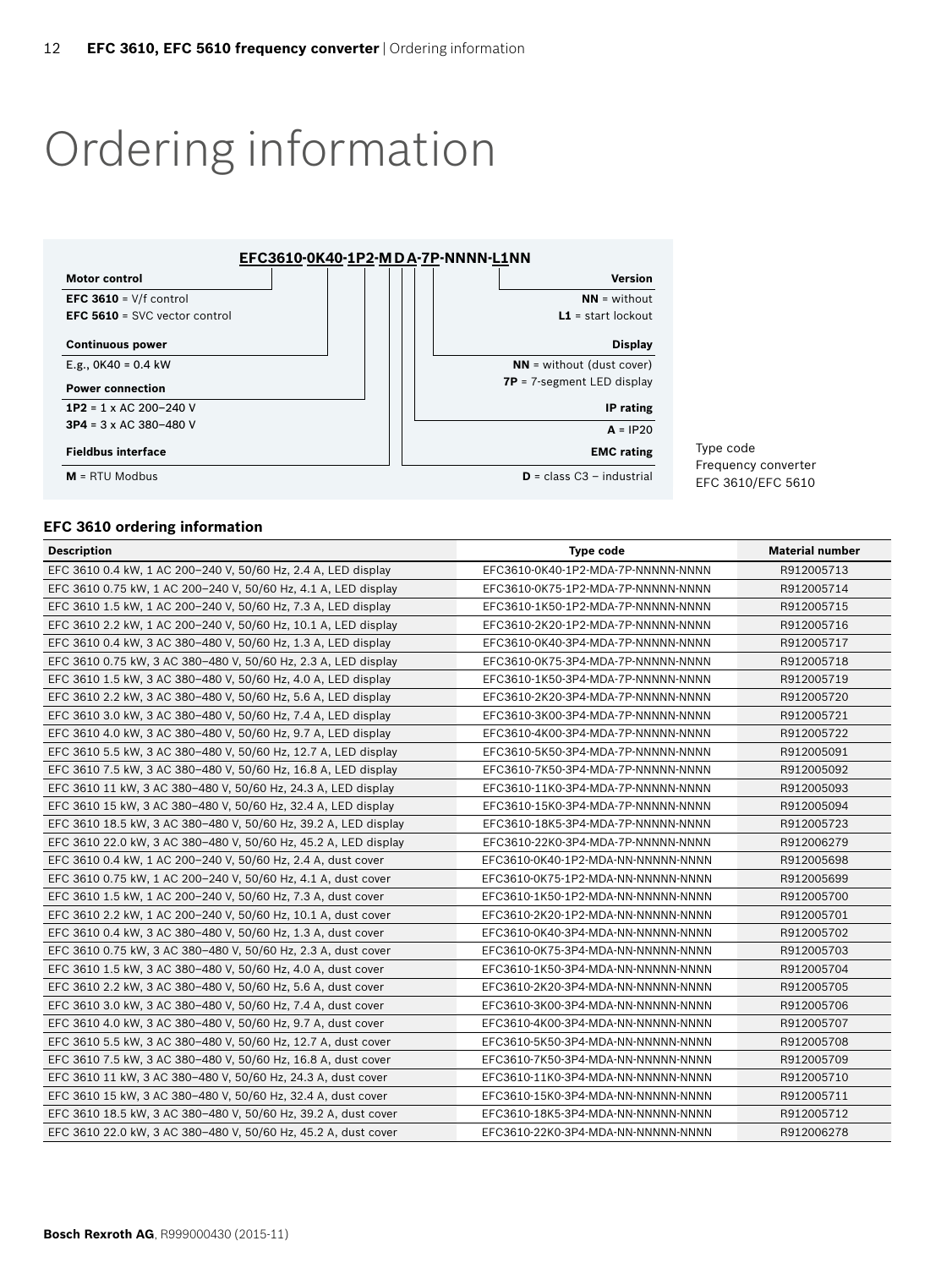#### **EFC 5610 ordering information**

| <b>Description</b>                                              | <b>Type code</b>                   | <b>Material number</b> |
|-----------------------------------------------------------------|------------------------------------|------------------------|
| EFC 5610 0.4 kW, 1 AC 200-240 V, 50/60 Hz, 2.4 A, LED display   | EFC5610-0K40-1P2-MDA-7P-NNNNN-NNNN | R912005739             |
| EFC 5610 0.75 kW, 1 AC 200-240 V, 50/60 Hz, 4.1 A, LED display  | EFC5610-0K75-1P2-MDA-7P-NNNNN-NNNN | R912005740             |
| EFC 5610 1.5 kW, 1 AC 200-240 V, 50/60 Hz, 7.3 A, LED display   | EFC5610-1K50-1P2-MDA-7P-NNNNN-NNNN | R912005741             |
| EFC 5610 2.2 kW, 1 AC 200-240 V, 50/60 Hz, 10.1 A, LED display  | EFC5610-2K20-1P2-MDA-7P-NNNNN-NNNN | R912005742             |
| EFC 5610 0.4 kW, 3 AC 380-480 V, 50/60 Hz, 1.3 A, LED display   | EFC5610-0K40-3P4-MDA-7P-NNNNN-NNNN | R912005743             |
| EFC 5610 0.75 kW, 3 AC 380-480 V, 50/60 Hz, 2.3 A, LED display  | EFC5610-0K75-3P4-MDA-7P-NNNNN-NNNN | R912005744             |
| EFC 5610 1.5 kW, 3 AC 380-480 V, 50/60 Hz, 4.0 A, LED display   | EFC5610-1K50-3P4-MDA-7P-NNNNN-NNNN | R912005745             |
| EFC 5610 2.2 kW, 3 AC 380-480 V, 50/60 Hz, 5.6 A, LED display   | EFC5610-2K20-3P4-MDA-7P-NNNNN-NNNN | R912005746             |
| EFC 5610 3.0 kW, 3 AC 380-480 V, 50/60 Hz, 7.4 A, LED display   | EFC5610-3K00-3P4-MDA-7P-NNNNN-NNNN | R912005747             |
| EFC 5610 4.0 kW, 3 AC 380-480 V, 50/60 Hz, 9.7 A, LED display   | EFC5610-4K00-3P4-MDA-7P-NNNNN-NNNN | R912005748             |
| EFC 5610 5.5 kW, 3 AC 380-480 V, 50/60 Hz, 12.7 A, LED display  | EFC5610-5K50-3P4-MDA-7P-NNNNN-NNNN | R912005099             |
| EFC 5610 7.5 kW, 3 AC 380-480 V, 50/60 Hz, 16.8 A, LED display  | EFC5610-7K50-3P4-MDA-7P-NNNNN-NNNN | R912005100             |
| EFC 5610 11 kW, 3 AC 380-480 V, 50/60 Hz, 24.3 A, LED display   | EFC5610-11K0-3P4-MDA-7P-NNNNN-NNNN | R912005101             |
| EFC 5610 15 kW, 3 AC 380-480 V, 50/60 Hz, 32.4 A, LED display   | EFC5610-15K0-3P4-MDA-7P-NNNNN-NNNN | R912005102             |
| EFC 5610 18.5 kW, 3 AC 380-480 V, 50/60 Hz, 39.2 A, LED display | EFC5610-18K5-3P4-MDA-7P-NNNNN-NNNN | R912005749             |
| EFC 5610 22 kW, 3 AC 380-480 V, 50/60 Hz, 45.2 A, LED display   | EFC5610-22K0-3P4-MDA-7P-NNNNN-NNNN | R912005980             |
| EFC 5610 30 kW, 3 AC 380-480 V, 50/60 Hz, 60.8 A, LED display   | EFC5610-30K0-3P4-MDA-7P-NNNNN-L1NN | R912005981             |
| EFC 5610 37 kW, 3 AC 380-480 V, 50/60 Hz, 73.7 A, LED display   | EFC5610-37K0-3P4-MDA-7P-NNNNN-L1NN | R912005982             |
| EFC 5610 45 kW, 3 AC 380-480 V, 50/60 Hz, 89.0 A, LED display   | EFC5610-45K0-3P4-MDA-7P-NNNNN-L1NN | R912005983             |
| EFC 5610 55 kW, 3 AC 380-480 V, 50/60 Hz, 108 A, LED display    | EFC5610-55K0-3P4-MDA-7P-NNNNN-L1NN | R912005984             |
| EFC 5610 75 kW, 3 AC 380-480 V, 50/60 Hz, 147 A, LED display    | EFC5610-75K0-3P4-MDA-7P-NNNNN-L1NN | R912005985             |
| EFC 5610 90 kW, 3 AC 380-480 V, 50/60 Hz, 176 A, LED display    | EFC5610-90K0-3P4-MDA-7P-NNNNN-L1NN | R912005986             |
| EFC 5610 0.4 kW, 1 AC 200-240 V, 50/60 Hz, 2.4 A, dust cover    | EFC5610-0K40-1P2-MDA-NN-NNNNN-NNNN | R912005724             |
| EFC 5610 0.75 kW, 1 AC 200-240 V, 50/60 Hz, 4.1 A, dust cover   | EFC5610-0K75-1P2-MDA-NN-NNNNN-NNNN | R912005725             |
| EFC 5610 1.5 kW, 1 AC 200-240 V, 50/60 Hz, 7.3 A, dust cover    | EFC5610-1K50-1P2-MDA-NN-NNNNN-NNNN | R912005726             |
| EFC 5610 2.2 kW, 1 AC 200-240 V, 50/60 Hz, 10.1 A, dust cover   | EFC5610-2K20-1P2-MDA-NN-NNNNN-NNNN | R912005727             |
| EFC 5610 0.4 kW, 3 AC 380-480 V, 50/60 Hz, 1.3 A, dust cover    | EFC5610-0K40-3P4-MDA-NN-NNNNN-NNNN | R912005728             |
| EFC 5610 0.75 kW, 3 AC 380-480 V, 50/60 Hz, 2.3 A, dust cover   | EFC5610-0K75-3P4-MDA-NN-NNNNN-NNNN | R912005729             |
| EFC 5610 1.5 kW, 3 AC 380-480 V, 50/60 Hz, 4.0 A, dust cover    | EFC5610-1K50-3P4-MDA-NN-NNNNN-NNNN | R912005730             |
| EFC 5610 2.2 kW, 3 AC 380-480 V, 50/60 Hz, 5.6 A, dust cover    | EFC5610-2K20-3P4-MDA-NN-NNNNN-NNNN | R912005731             |
| EFC 5610 3.0 kW, 3 AC 380-480 V, 50/60 Hz, 7.4 A, dust cover    | EFC5610-3K00-3P4-MDA-NN-NNNNN-NNNN | R912005732             |
| EFC 5610 4.0 kW, 3 AC 380-480 V, 50/60 Hz, 9.7 A, dust cover    | EFC5610-4K00-3P4-MDA-NN-NNNNN-NNNN | R912005733             |
| EFC 5610 5.5 kW, 3 AC 380-480 V, 50/60 Hz, 12.7 A, dust cover   | EFC5610-5K50-3P4-MDA-NN-NNNNN-NNNN | R912005734             |
| EFC 5610 7.5 kW, 3 AC 380-480 V, 50/60 Hz, 16.8 A, dust cover   | EFC5610-7K50-3P4-MDA-NN-NNNNN-NNNN | R912005735             |
| EFC 5610 11 kW, 3 AC 380-480 V, 50/60 Hz, 24.3 A, dust cover    | EFC5610-11K0-3P4-MDA-NN-NNNNN-NNNN | R912005736             |
| EFC 5610 15 kW, 3 AC 380-480 V, 50/60 Hz, 32.4 A, dust cover    | EFC5610-15K0-3P4-MDA-NN-NNNNN-NNNN | R912005737             |
| EFC 5610 18.5 kW, 3 AC 380-480 V, 50/60 Hz, 39.2 A, dust cover  | EFC5610-18K5-3P4-MDA-NN-NNNNN-NNNN | R912005738             |
| EFC 5610 22 kW, 3 AC 380-480 V, 50/60 Hz, 45.2 A, dust cover    | EFC5610-22K0-3P4-MDA-NN-NNNNN-NNNN | R912005987             |
| EFC 5610 30 kW, 3 AC 380-480 V, 50/60 Hz, 60.8 A, dust cover    | EFC5610-30K0-3P4-MDA-NN-NNNNN-L1NN | R912005988             |
| EFC 5610 37 kW, 3 AC 380-480 V, 50/60 Hz, 73.7 A, dust cover    | EFC5610-37K0-3P4-MDA-NN-NNNNN-L1NN | R912005989             |
| EFC 5610 45 kW, 3 AC 380-480 V, 50/60 Hz, 89.0 A, dust cover    | EFC5610-45K0-3P4-MDA-NN-NNNNN-L1NN | R912005990             |
| EFC 5610 55 kW, 3 AC 380-480 V, 50/60 Hz, 108 A, dust cover     | EFC5610-55K0-3P4-MDA-NN-NNNNN-L1NN | R912005991             |
| EFC 5610 75 kW, 3 AC 380-480 V, 50/60 Hz, 147 A, dust cover     | EFC5610-75K0-3P4-MDA-NN-NNNNN-L1NN | R912005992             |
| EFC 5610 90 kW, 3 AC 380-480 V, 50/60 Hz, 176 A, dust cover     | EFC5610-90K0-3P4-MDA-NN-NNNNN-L1NN | R912005993             |

#### **Accessories**

| <b>Description</b>                                        | <b>Type code</b>      | <b>Material number</b> |
|-----------------------------------------------------------|-----------------------|------------------------|
| Shield plate for 0.4-4 kW                                 | FEAM03.1-001-NN-NNNN  | R912006012             |
| Shield plate for 5.5-18.5 kW                              | FEAM03.1-002-NN-NNNN  | R912006013             |
| LED user panel, IP20, medium gray (RAL7046)               | FPCC02.1-EANN-7P-NNNN | R912005783             |
| Dust cover, IP20, medium gray (RAL7046)                   | FPCC02.1-EANN-NN-NNNN | R912005785             |
| Mounting plate for IP20 user panel, medium gray (RAL7046) | FEAM02.1-EA-NN-NNNN   | R912005787             |
| 2 m connection cable for user panel                       | FRKS0006/002.0        | R912004657             |
| 3 m connection cable for user panel                       | FRKS0004/003.0        | R912004410             |
| Replacement plug set for EFC x610                         | FEAE05.1-B2-NNNN      | R912006054             |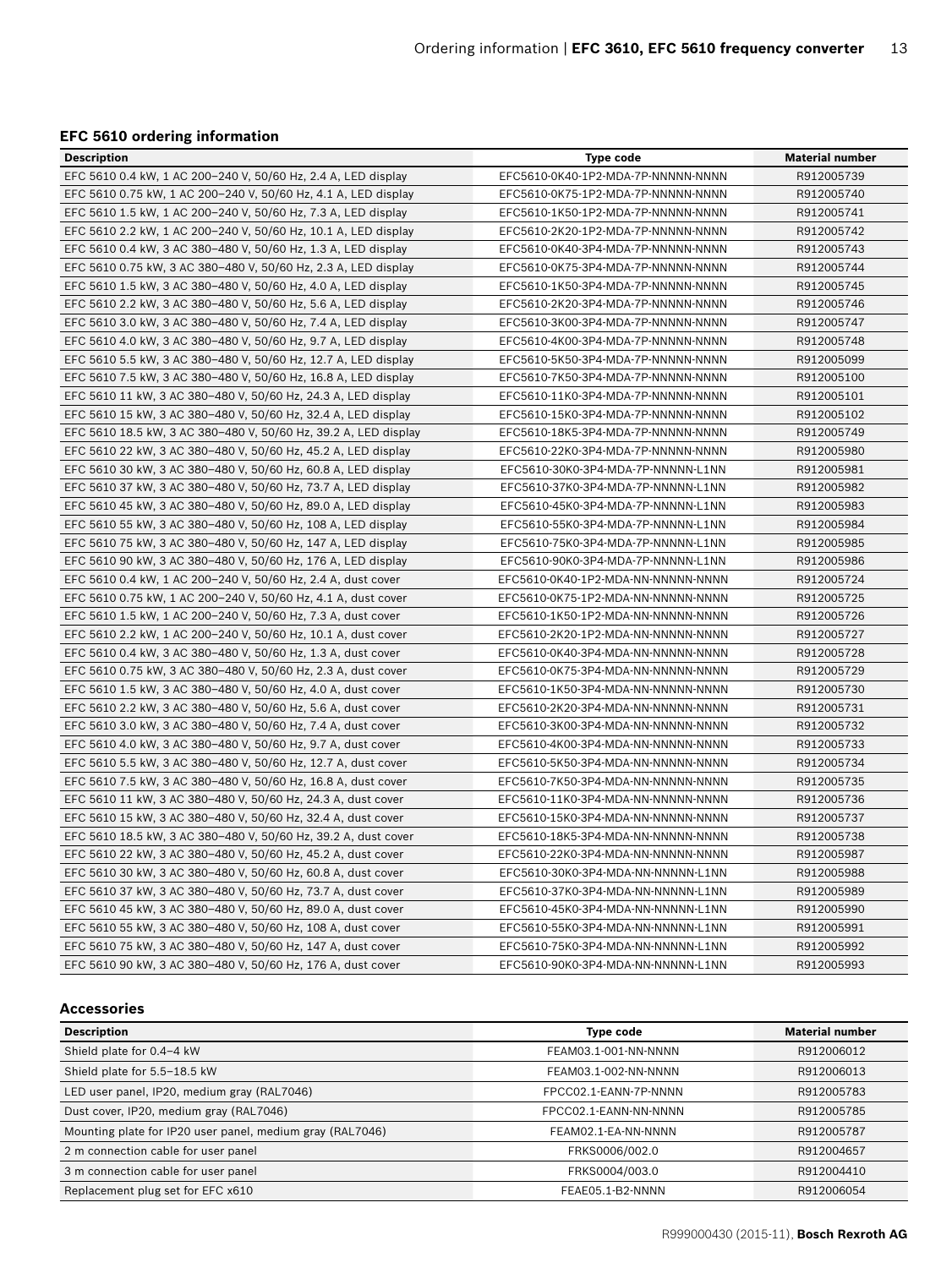#### **Option cards**

| <b>Description</b>       | <b>Type code</b>  | <b>Material number</b> |
|--------------------------|-------------------|------------------------|
| Option module support    | FEAE02.1-EA-NNNN  | R912006052             |
| I/O card                 | FEAE04.1-IO1-NNNN | R912006050             |
| Relay card               | FEAE04.1-IO2-NNNN | R912006051             |
| CANopen interface        | FEAE03.1-CO-NNNN  | R912006133             |
| PROFIBUS interface       | FEAE03.1-PB-NNNN  | R912006132             |
| Multi-Ethernet interface | FEAE03.1-ET-NNNN  | R912006134             |

#### **Brake resistors**

| <b>Description</b>                                             | <b>Type code</b>               | <b>Material number</b> |  |
|----------------------------------------------------------------|--------------------------------|------------------------|--|
| Brake resistor, 60 W 400 $\Omega$   xFC 230 V 400 W 10% ED     | FCAR01.1W0060-N400R0-B-03-NNNN | R911370664             |  |
| Brake resistor, 100 W 400 $\Omega$   xFC 230 V 400 W 20% ED    | FCAR01.1W0100-N400R0-B-03-NNNN | R911370667             |  |
| Brake resistor, 100 W 190 Ω   xFC 230 V 750 W 10% ED           | FCAR01.1W0100-N190R0-B-03-NNNN | R911370666             |  |
| Brake resistor, 200 W 190 Ω   xFC 230 V 750 W 20% ED           | FCAR01.1W0200-N190R0-B-03-NNNN | R911370670             |  |
| Brake resistor, 200 W 95 $\Omega$   xFC 230 V 1.5 kW 10% ED    | FCAR01.1W0200-N095R0-B-03-NNNN | R911370669             |  |
| Brake resistor, 400 W 95 Ω   xFC 230 V 1.5 kW 20% ED           | FCAR01.1W0400-N095R0-B-03-NNNN | R911370676             |  |
| Brake resistor, 300 W 65 $\Omega$   xFC 230 V 2.2 kW 10% ED    | FCAR01.1W0300-N065R0-B-03-NNNN | R911370674             |  |
| Brake resistor, 500 W 65 $\Omega$   xFC 230 V 2.2 kW 20% ED    | FCAR01.1W0500-N065R0-B-03-NNNN | R911370677             |  |
| Brake resistor, 80 W 750 Ω   xFC 400 V 400 W & 750 W 10% ED    | FCAR01.1W0080-N750R0-B-05-NNNN | R911370665             |  |
| Brake resistor, 150 W 750 Ω   xFC 400 V 400 W & 750 W 20% ED   | FCAR01.1W0150-N750R0-B-05-NNNN | R911370668             |  |
| Brake resistor, 260 W 400 $\Omega$   xFC 400 V 1.5 kW 10% ED   | FCAR01.1W0260-N400R0-B-05-NNNN | R911370671             |  |
| Brake resistor, 520 W 350 Ω   xFC 400 V 1.5 kW 20% ED          | FCAR01.1W0520-N350R0-A-05-NNNN | R911370678             |  |
| Brake resistor, 260 W 250 Ω   xFC 400 V 2.2 kW 10% ED          | FCAR01.1W0260-N250R0-B-05-NNNN | R911370673             |  |
| Brake resistor, 520 W 230 Ω   xFC 400 V 2.2 kW 20% ED          | FCAR01.1W0520-N230R0-A-05-NNNN | R911370679             |  |
| Brake resistor, 390 W 150 Ω   xFC 400 V 3.0 kW & 4.0 kW 10% ED | FCAR01.1W0390-N150R0-B-05-NNNN | R911370675             |  |
| Brake resistor, 780 W 140 Ω   xFC 400 V 3.0 kW & 4.0 kW 20% ED | FCAR01.1W0780-N140R0-A-05-NNNN | R911370681             |  |
| Brake resistor, 780 W 75 Ω   xFC 400 V 5.5 kW & 7.5 kW 10% ED  | FCAR01.1W0780-N075R0-A-05-NNNN | R911370680             |  |
| Brake resistor, 1560 W 70 Ω   xFC 400 V 5.5 kW & 7.5 kW 20% ED | FCAR01.1W1K56-N070R0-A-05-NNNN | R911370683             |  |
| Brake resistor, 1560 W 40 Ω   xFC 400 V 11 kW & 15 kW 10% ED   | FCAR01.1W1K56-N040R0-A-05-NNNN | R911370682             |  |
| Brake resistor, 2000 W 47 $\Omega$   xFC 400 V 11 kW 20% ED    | FCAR01.1W02K0-N047R0-A-05-NNNN | R911370684             |  |
| Brake resistor, 3000 W 34 Ω   xFC 400 V 15 kW 20% ED           | FCAR01.1W03K0-N034R0-A-05-NNNN | R911370685             |  |
| Brake resistor, 4800 W 32 Ω   xFC 400 V 18.5 kW 10% ED         | FCAR01.1W04K8-N032R0-A-05-NNNN | R911370686             |  |
| Brake resistor, 10000 W 28 Ω   xFC 400 V 18.5 kW 20% ED        | FCAR01.1W10K0-N028R0-A-05-NNNN | R911370687             |  |

#### **Mains filters**

| <b>Description</b>                       | <b>Type code</b>                | <b>Material number</b> |
|------------------------------------------|---------------------------------|------------------------|
| Mains filter, EFC x610 230 V 0.4-0.75 kW | FCAF01.1A-A050-E-0010-N-03-NNNN | R911370804             |
| Mains filter, EFC x610 230 V 1.5 kW      | FCAF01.1A-A050-E-0020-N-03-NNNN | R911370805             |
| Mains filter, EFC x610 230 V 2.2 kW      | FCAF01.1A-A050-E-0025-N-03-NNNN | R911370806             |
| Mains filter, EFC x610 400 V 0.4-4.0 kW  | FCAF01.1A-A050-E-0025-A-05-NNNN | R911370807             |
| Mains filter, EFC x610 400 V 5.5-7.5 kW  | FCAF01.1A-A050-E-0036-A-05-NNNN | R911370811             |
| Mains filter, EFC x610 400 V 11-15 kW    | FCAF01.1A-A050-E-0050-A-05-NNNN | R911370813             |
| Mains filter, EFC x610 400 V 18.5 kW     | FCAF01.1A-A050-E-0066-A-05-NNNN | R911371977             |
| Mains filter, EFC x610 400 V 22 kW       | FCAF01.1A-A050-E-0090-A-05-NNNN | R911370814             |
| Mains filter, EFC 5610 400 V 30-37 kW    | FCAF01.1A-A100-E-0120-A-05-NNNN | R911370815             |
| Mains filter, EFC 5610 400 V 45-55 kW    | FCAF01.1A-A100-E-0250-N-05-NNNN | R911370817             |
| Mains filter, EFC 5610 400 V 75-90 kW    | FCAF01.1A-A100-E-0320-N-05-NNNN | R911370818             |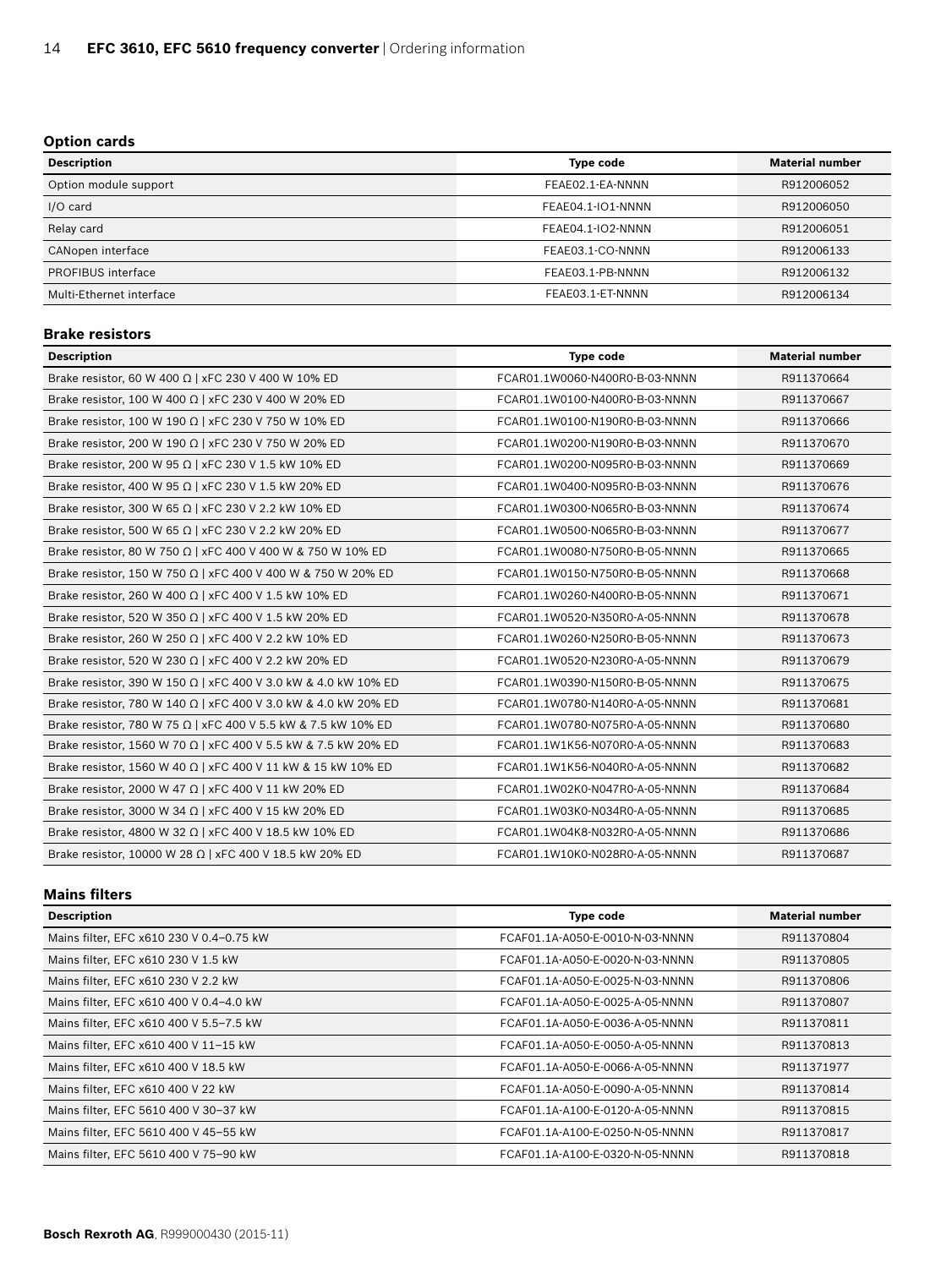### Software

#### **Start-up and data back-up with the PC**

The Rexroth EFC 3610 and EFC 5610 frequency converters can be started up and operated remotely with the free PC software. The connection to the PC is established via a standard USB interface.

With the software, it is very easy to specify converter speeds, control the starting and stopping and adjust the parameters. Parameters can be saved and stored to ensure reliable archiving.

In addition, the software provides additional features that are not available for local operation of the converter via the operator panel.

#### **System requirements for using the software on a PC**

- Processor: Intel Pentium or higher
- $\triangleright$  Operating system: Windows 7
- ▶ Display resolution: 1024 x 768
- $\blacktriangleright$  Memory: 1 GB free hard disk space

The software is available in the download section of the online catalog: www.boschrexroth.com/EFCx610